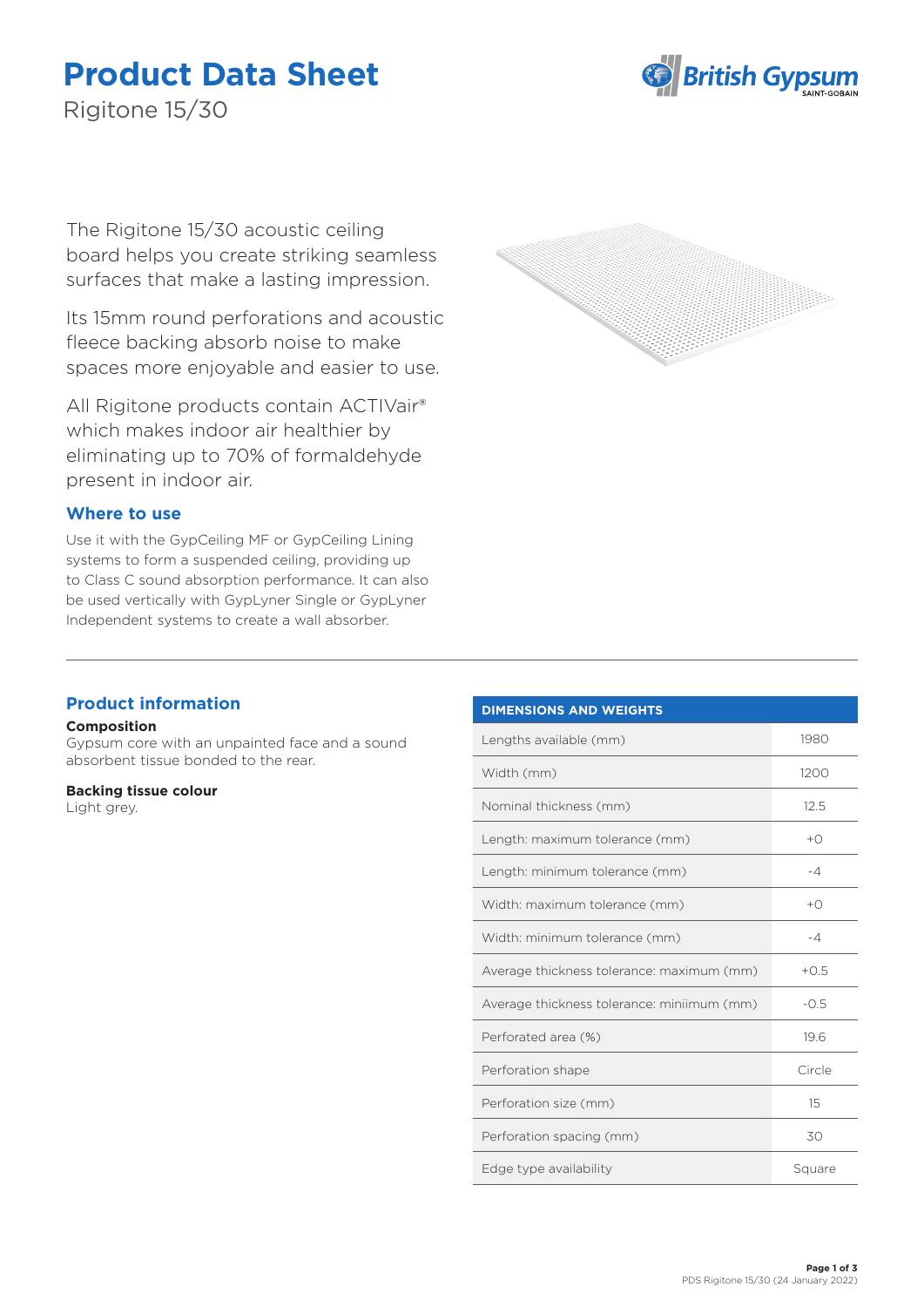# **Product Data Sheet**

Rigitone 15/30



# **Performance**

Here we only provide performance information related to the product. Please see the White Book online for system-dependent performance.

## **Standards**

EN 14190:2014.

Declarations of Performance (DoP) available [Click here](https://www.british-gypsum.com/DoP).

| Reaction to fire                          | A2-s1. d0                           |
|-------------------------------------------|-------------------------------------|
| Acoustic absorption class                 | Up to Class C                       |
| Sound absorption coefficient $(\alpha w)$ | Up to 0.70                          |
| Specialist performance                    | Contains<br>ACTIVair®<br>technology |
| Moisture resistance (maximum % RH)        | 70                                  |
| Minimum bending radius (mm)               | 5000                                |
| Maximum continuous temperature (°C)       | 49                                  |

## **Limitations of use**

Rigitone ceiling products are unsuitable for use above 70% RH, or in temperatures consistently above 49°C. They can be exposed to freezing temperatures without risk of damage.

## **Fixtures**

Rigitone boards must not be subjected to additional loads. Fixings to the ceiling system must always be made into the metal grid or fixed to structural soffit.

# **Installation guidance**

Please see our White Book online for more information about installing and handling British Gypsum systems.

## **Painting**

Boards have an untreated surface. You should prime them with Gyproc Drywall Primer before coating with matt emulsion paint using a short-haired roller. Don't spray paint boards as this affects their ability to absorb sound.